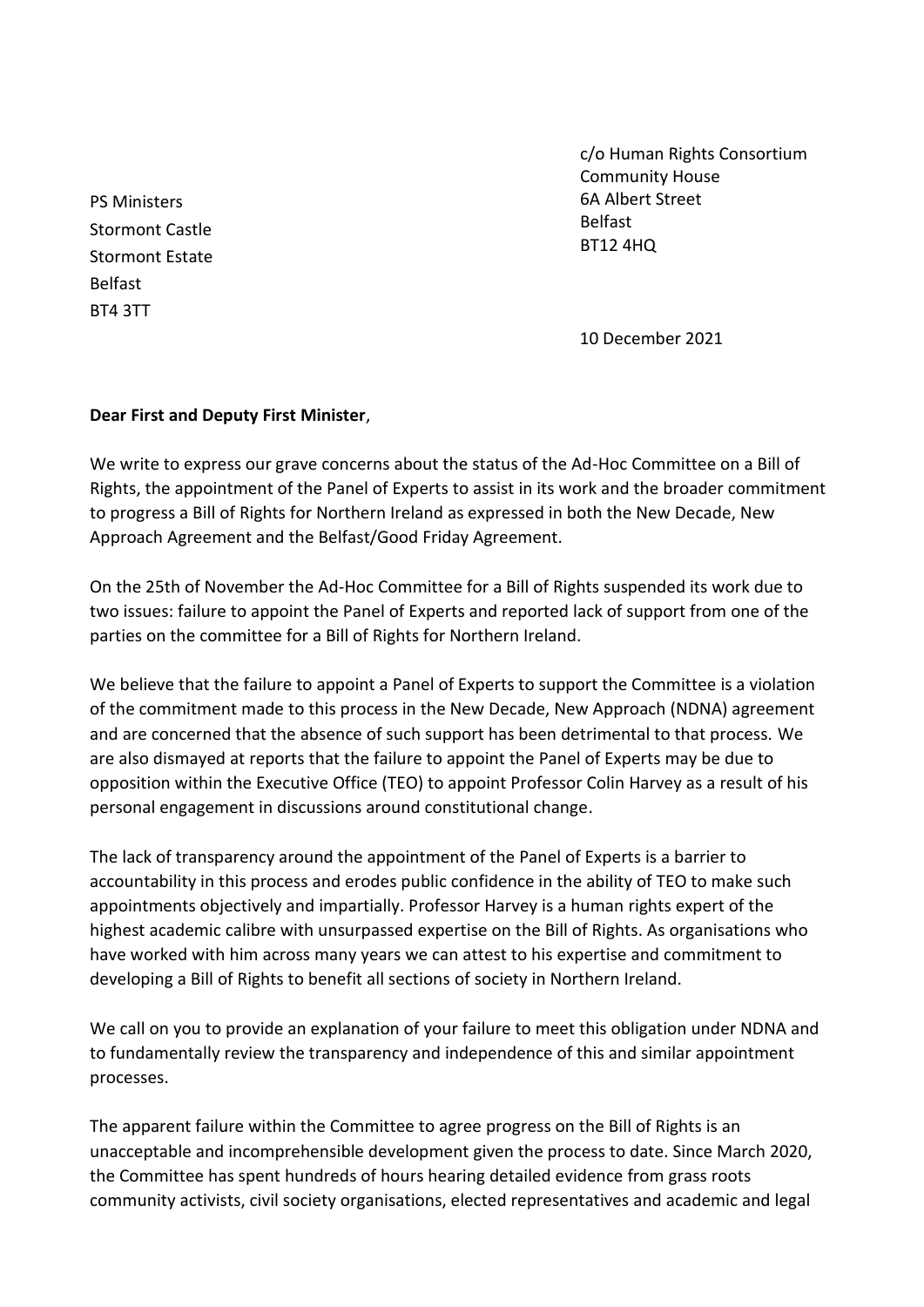experts both domestically and internationally. The vast majority of that evidence has clearly shown that a Bill of Rights with new strong human rights protections, including in the sphere of social and economic rights, was not just practically achievable but urgently required and of benefit across the community. This evidence was reinforced by the Committee's public survey of almost 2,400 individuals and organisations which found that 80% of respondents across all communities were in favour of a Bill of Rights for Northern Ireland and that 82% felt it should contain a spectrum of rights reflective of international standards. Finally, public opinion polling jointly commissioned by the Human Rights Consortium with Queen's University Belfast and Ulster University and submitted to the Committee, shows that across all of the five main political parties represented on the Ad-Hoc Committee there is widespread support among their voters (73%+) for the inclusion of a range of social and economic rights within a Bill of Rights and for those same rights to be enforceable by law (79%+).

The apparent inability of all parties to agree a meaningful and justiciable Bill of Rights is therefore at odds with all evidence and public opinion. The lack of local political consensus has been used for many years as a block on the delivery of a Bill of Rights. No such requirement was ever envisaged within the Belfast/Good Friday Agreement. As representatives of local civil society, we can no longer accept such a veto being exercised over legislation for badly needed and longawaited human rights protections for people in Northern Ireland.

We will now call on the governments of United Kingdom and Ireland, as joint parties to the Belfast/Good Friday Agreement, to build on the work to date of the Committee, civil society organisations which have engaged in the process, and the Northern Ireland Human Rights Commission, and to guarantee delivery of the Bill of Rights via Westminster legislation.

Sincerely,

- 1. Human Rights Consortium
- 2. Amnesty International UK
- 3. Committee on the Administration of Justice (CAJ)
- 4. North-West Forum of People with Disabilities
- 5. Children's Law Centre
- 6. Disability Action
- 7. Belfast Feminist Network
- 8. Cara Friend
- 9. Rural Community Network
- 10. Here NI
- 11. Northern Ireland Women's European Platform (NIWEP)
- 12. Community Dialogue
- 13. The Rainbow Project
- 14. NICVA
- 15. NUS-USI
- 16. Northern Ireland Anti-Poverty Network (NIAPN)
- 17. Migrant Centre NI